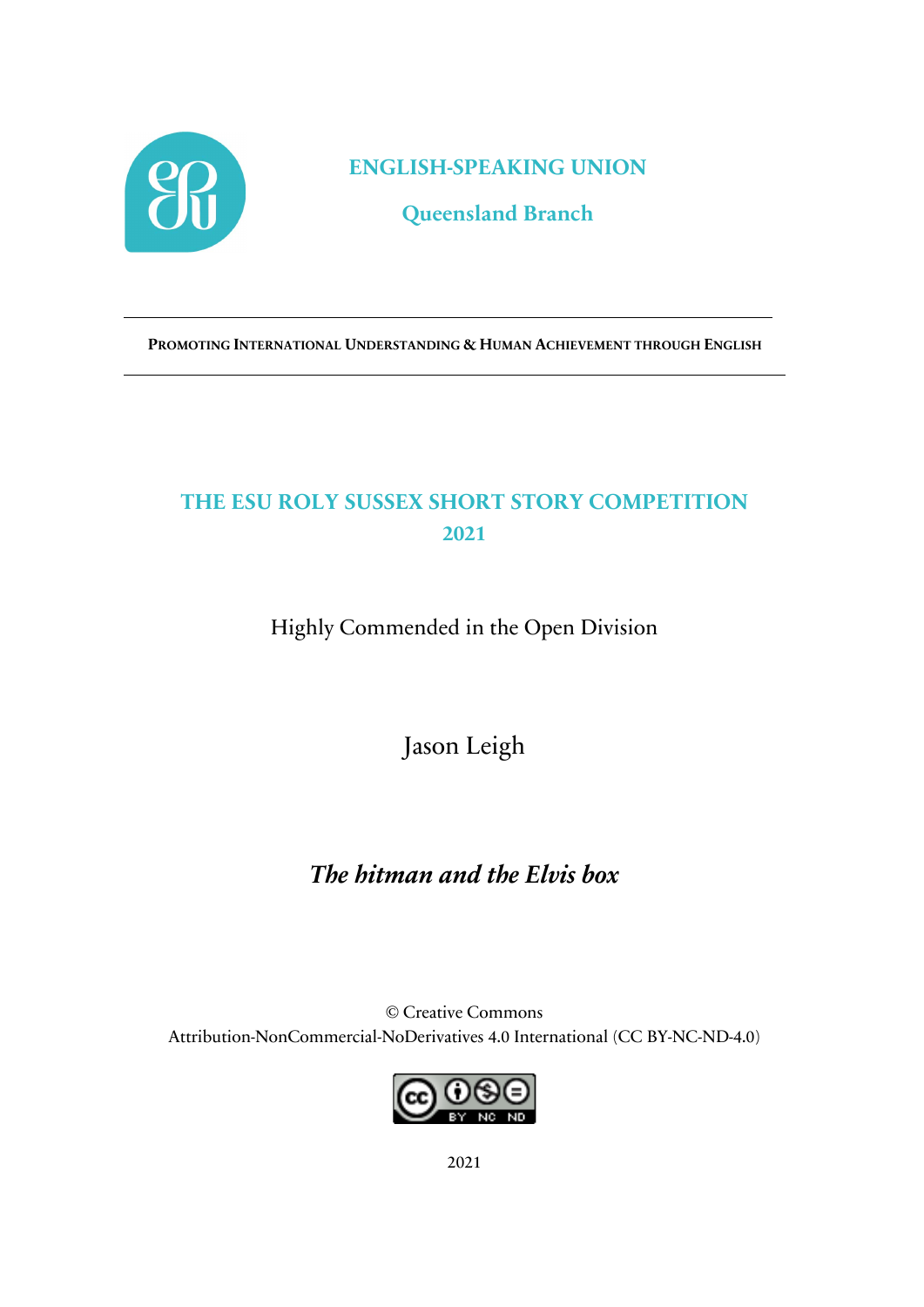## Jason Leigh

## *The hitman and the Elvis box*

Reg leans into the window of a strange prestige car, another sticky beaker. They come every weekend to look at the display homes. He's been talking for ages, gesturing wildly with one hand while holding my Elvis box in the other, and the driver's hanging on his every word. I step closer to listen in.

*"Then you take the second left, keep going for ages, then another left…"*

The driver thanks him profusely and takes off in the direction Reg was gesturing.

"What were you saying?" I ask.

He keeps smiling and waving as the prestige car disappears down the road.

"Just giving him directions."

"But Reg... you have no idea where you are." I say.

This is the first time he's been to Dad's fancy neighbourhood. He's from the industrial suburbs out East - Doveton, Dandenong, Noble Park. Anywhere it's unsafe to walk at night, he roams freely.

"Where did you send him?" I ask. He laughs.

"No idea, Flea Boy. No idea."

Reg is always doing pranks like this for his own amusement, because he fears nothing and no one. As someone who values 'being a good boy', I find it intoxicating.

"Don't you feel bad?" I ask.

"Nah. Look at his expensive car, Flea Boy - a Holden Statesman. He's a Holden man. A fucking…nancy boy."

I laugh. While 'Flea Boy' is a term of endearment for me, because I'm little, 'Holden Man' is a grave insult in Reg's world. It means someone who's soft, a sissy-boy who spends his days crying and being bad at fighting. Reg says there's two types of men in this world — those who drive Fords and those who drive Holdens, and he feels very strongly that Ford is the correct choice. He says the Ford men at the V8 races and illegal street drags are always 'way tougher and way more handsome and cool' than the Holden men. Reg is the only person I've met who knows this stuff.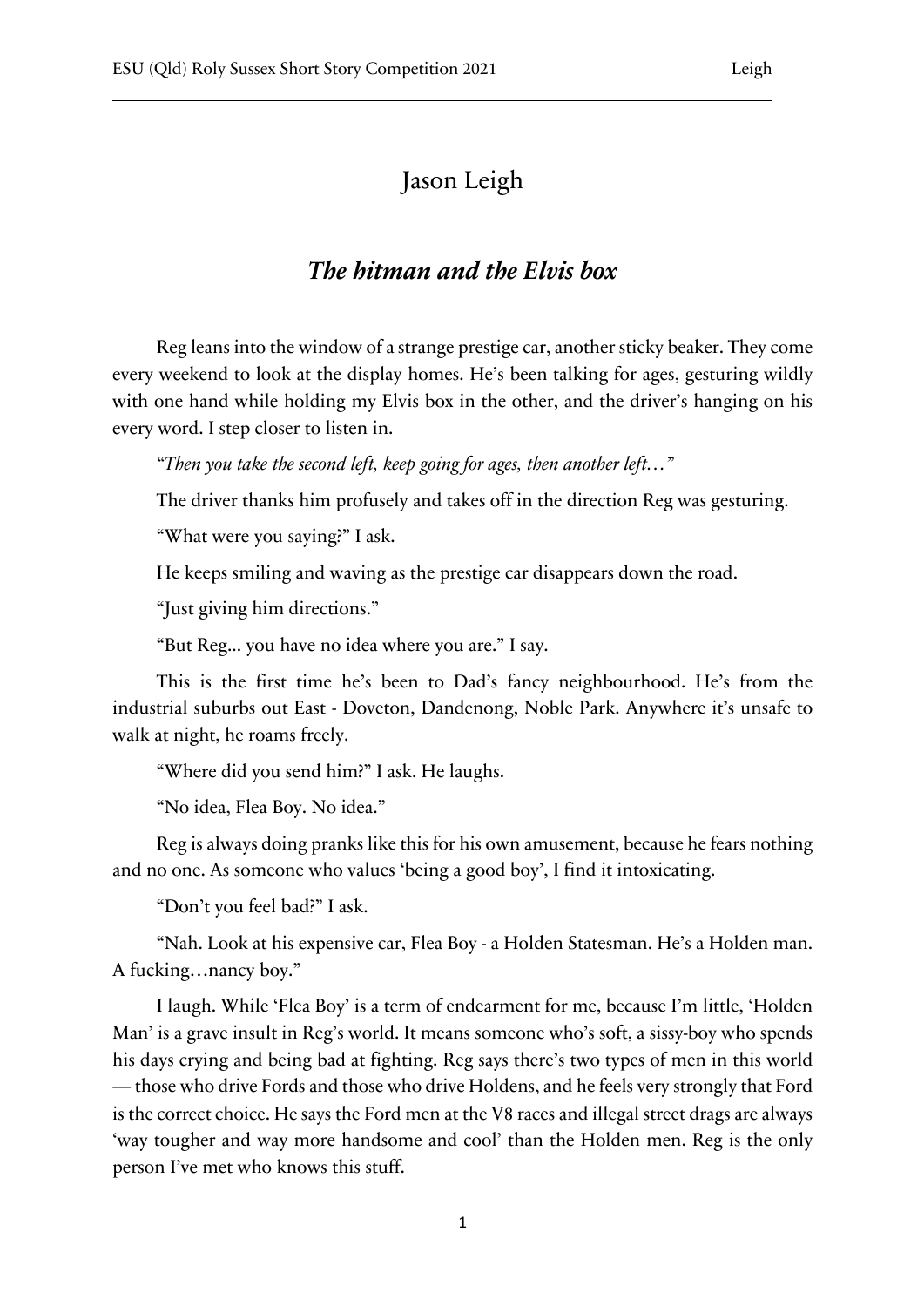We keep moving around the block — Mum's told him to park far away from Dad's house because she doesn't like Dad knowing her business, and Reg seems fine with it. He's pretty much fine with whatever Mum says.

Our stretched reflections approach his deep green polished and overpowered Ford a giant oafish man with a number two buzzcut and punched-in face, thick scarred arms and faded tattoos, beside an undersized boy with a daggy comb over, freckled face and cardboard box in his skinny arms. An unexpected gang.

He gently lowers my box onto the back seat. To the untrained eye it's just a shoe box, but inside is Reg's Mum's treasures. Her Elvis treasures. There's Elvis fan club magazines, Elvis playing cards, weathered print articles, everything Elvis — gathered over decades. And it's time for me to return it.

Reg's Mum lent it to me for a school project. I chose Elvis because I knew she'd like it and, while the project isn't technically finished, I'm eager to return it safely before Mum and Reg inevitably bust up and Mum sets fire to it.

He hurls a thick roadmap book from the passenger seat so I can strap in, and he can awaken his beast. With a flick of his wrist Reg rips my father's silent suburb apart with the howling of a V8 engine, 80s hair metal and a devil-may-care puff of cigarette smoke from the driver's window.

I like the smell of this car. While Dad's house smells like dusty books and detergent, and Mum's house reeks of stale animal urine and bong water, Reg's car is thick with cheap aftershave, tobacco and a little cardboard tree swinging from the rear-view mirror that claims to smell like 'new car'.

He's done his hair today, greased up with Brylcreem. I've started using Brylcreem in my hair too because Reg says that the Fonzie used it and Elvis used it "...and they both knew what the fuck they were doing". I don't look like the Fonzie or Elvis though, just a boy with a wet curly combover, but Reg says it looks good.

We tear off. Past neat homes and green lawns with straight edges, through farmland soon to be crammed with identical homes, then past factories, overgrown yellow lawns, then lawns covered in dismantled Fords and Holdens.

It's a long way from Dad's house to Mum's, but I'm always happy to ride with Reg. He opens up when he's driving, telling wild stories and old Rodney Rude jokes. I try to retell them at school, where I can swear, but they never land like when he tells them. Grade 5 just isn't ready for this sort of blue humour and to be honest I don't understand it either.

"Big day today Flea Boy. Your Mum's having a rest so we're hitting the town," he says.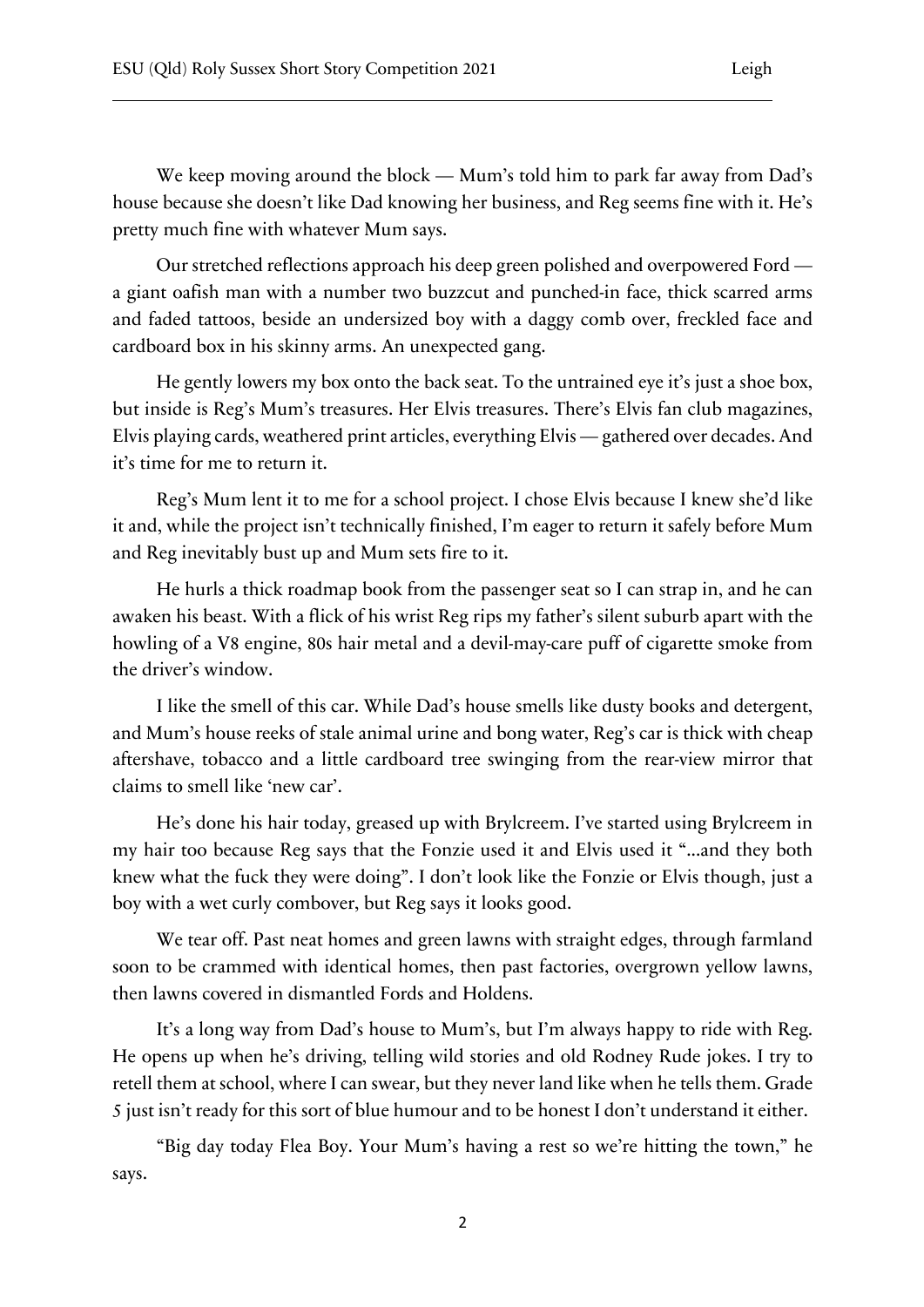I'm not exactly sure what 'having a rest' means, I don't know what happens on the weekends I'm at Dad's house, but it's not generally good. Maybe she was working all night, but more likely snorting and smoking drugs with colourful characters in the flat, or she's had another meltdown and he's giving her space. I don't really care though, because hitting the town with Reg is the best.

"Cool. What are we gonna do?" I ask.

I'd normally feel rude asking a direct question like that, conscious he's doing Mum a favour — a 24-year-old man giving up the best days of his life to hang out with a 10-yearold boy. But now I know that he likes hanging out with me because he loves doing kid stuff, and he needs a break from Mum too. God I hope we're going to Timezone.

"Let's take The King home, grab a feed, go to Timezone…" he says.

He switches the stereo to Elvis and croons along. I notice fresh cuts on his knuckles as he reaches again for the volume knob.

"What happened?" I ask innocently, pretending not to have guessed. He barely skips a beat.

"Oh nothing, just a little altercation. Had to touch someone up. Teach him some manners."

Reg has to 'touch people up' quite frequently. On paper he's a security patrolman, but the company boss sends him off on a lot of odd jobs. Debt collecting. The boss owns a brothel too, and an old limousine that moves sex workers and cocaine around. I'm pretty sure Reg isn't involved in that side of things but it's best not to ask. Still, it's hard to explain to the kids at school why I've started getting dropped off in a clapped-out limousine.

I know Reg would never kill but he's very happy to biff. I don't know how much he gets paid for it, I don't even think he gets paid every time because Reg just loves helping his mates. He was once enlisted by the Doveton Football Club even though he couldn't kick the ball straight - they'd just send him out to deck people until he was sent off. He was fine with it, because violence is his currency.

"Is there anyone you're afraid of, Reg?" I ask.

He thinks about it, but not for long.

"Clint Eastwood. If anyone gives him sass, he just FUCKS EM UP!"

He pretends to be Clint Eastwood, steering with his knees while kung fu chopping invisible enemies and screaming "Bam! Fuck ya up! Pow! Pow!" to my delight. He's still pretending to be Clint Eastwood as someone cuts in front of him at the traffic lights, and his demeanour switches quickly.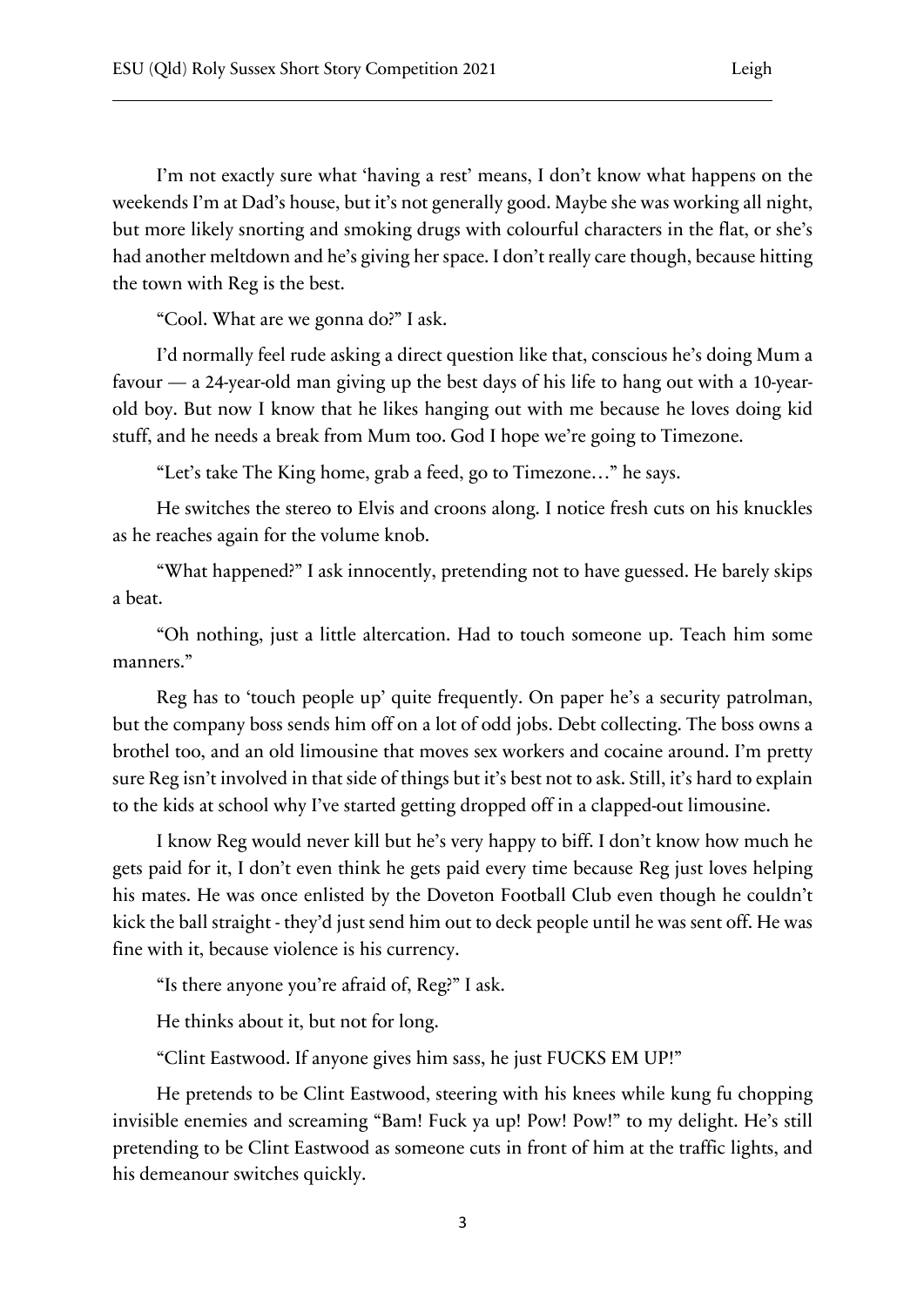*"HEY MATE! DO YOU LIKE HOSPITAL FOOD? YOU WANT TO EAT THROUGH A STRAW??"* he shouts while glaring at the other driver.

They get out of his way quickly. I feel torn, as someone who hates conflict but appreciates wit. I've now learned to appreciate it from a safe distance.

Violence is how Reg met Mum.

With the help of her boss, Mum hired Reg to 'touch up' her last violent boyfriend, a real piece of work. Apparently Reg just gave him 'a little talking to' and 'a slap', but then 'his arms and legs got in the way' and the guy ended up in the emergency ward.

Then Mum started dating Reg.

I hope this chapter lasts forever. Reg is keen for it  $-$  he's proposed to Mum three times now but she always says no, blaming the twelve-year age gap. She's kept him around a while though, longer than most, but I can see the signs. She's got him too well trained, she's bored. The flat got pretty awkward when I gave him a Father's Day present.

It's pretty clear that, even at 24, all Reg wants is a family. I think that's why he shows me off to his parents. They're desperate for grandchildren and after his older brother went to prison, the burden fell on him.

He turns the volume down as we pull into his parent's humble but tidy home. Small house, neat garden, lots of concrete, three cars on the front lawn but all clean and polished. He kisses his parents in the driveway — even his dad, who's also named Reg. He's short and stocky and looks like Richie Cunningham's Dad on Happy Days. He's a top manager at a glass factory and, while he's very soft around the family, isn't afraid of a scrap either. He once knocked a man out cold for calling him 'pal', which is very disrespectful out here apparently.

They usher us into the house which looks like the 1950s — doilies on every surface, protective covers on the couches, photos of Elvis amongst portraits of the boys, always roast meat in the fridge. Reg tries not to swear around his Mum and she raps him over the head if one slips out. It's quite a sight, a giggling hitman cowering before a 50-year-old woman.

I lower the Elvis box onto the coffee table with care, opening it slowly so Reg's Mum can witness her treasures still intact. This box has been a stress ever since she lent it to me.

"How'd the project go Darl? Did he give you a good grade? Do we need to send Reggie in there to have a word?" she asks, half joking.

"It's going well thanks Mrs Kelly, I'm nearly finished."

"Oh — you're still working? Just hold onto it love, I'm in no rush."